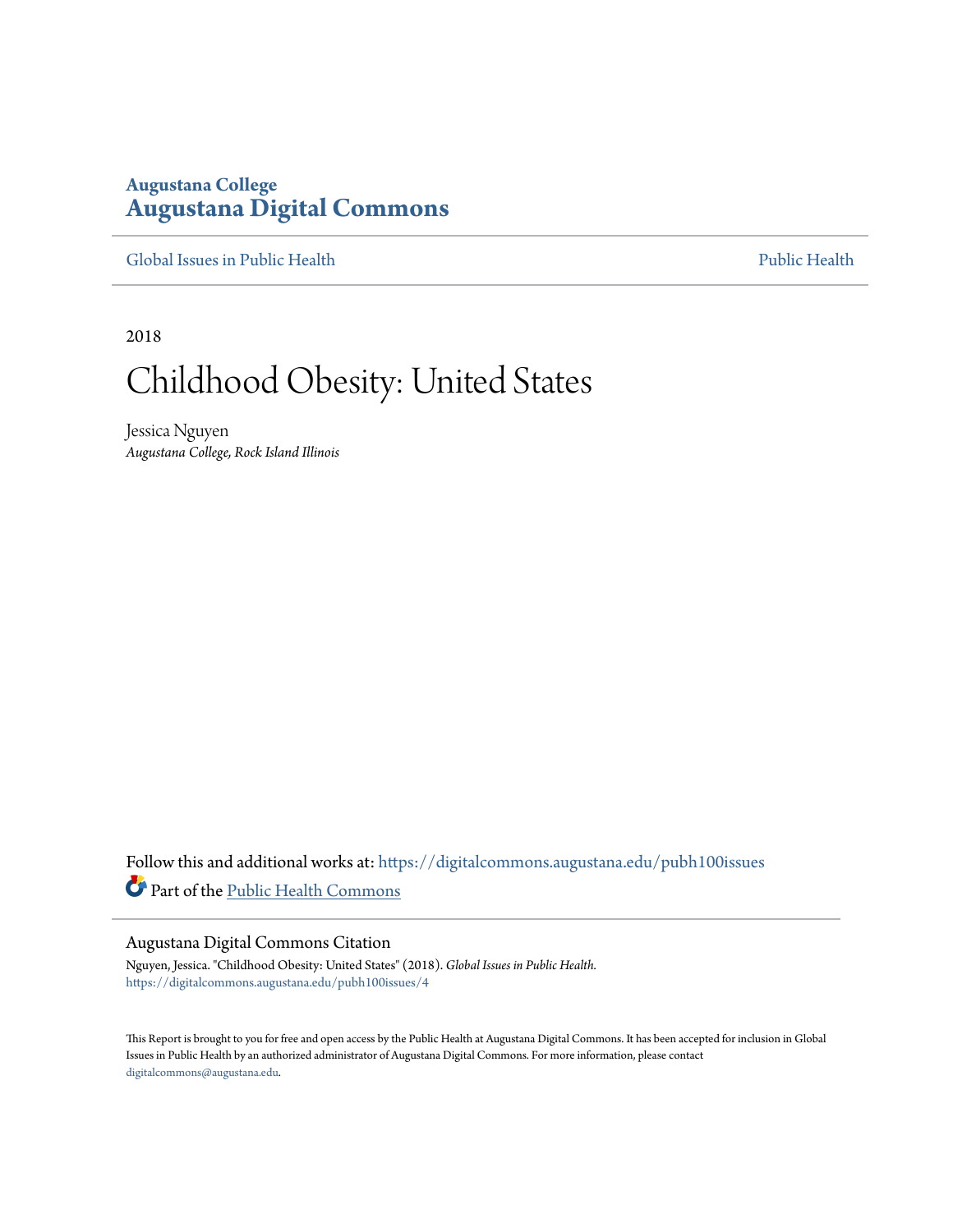## **Childhood Obesity**

### **Overview**

Childhood obesity is a noncommunicable disease that is caused by many factors, whether it be the kids' lifestyle choices, genetics, or even their environmental exposure. One of the main causative agents of childhood obesity in America is consuming more energy from food and drinks than your body needs. Often times, having follow up appointments with a doctor is recommended to make sure the patient has no other health risk factors.

#### **How is this Condition Diagnosed?**

This issue is identified through the Body Mass Index, BMI. The BMI scale will take the child's weight and height into account, and then compare it to the CDC growth charts. Falling between the 85 to 95 percentile on the chart is considered overweight, and the 95th percentile or above is considered obese (Obesity Society, 2014).

#### **Signs/Symptoms**

Childhood obesity happens in one in five school aged children (Obesity Society, 2014). Signs that you might have childhood obesity are, but not limited to, stretch marks on your skin,

shortness of breath when you are physically active, reaching puberty at an earlier age and possibly irregular menstrual cycles for girls, but delayed puberty for boys, and even a dislocated hip (Mayo Clinic, 2016).

#### **Causes**

There are several causes of this health problem. The majority of these causes are not the fault of the child. One cause of the health problem is due to their family genetics (Kiener, 2015). When children are obese due to hereditary causes, losing the extra weight is very difficult because they are born with this issue. Another cause may be that the child is gaining weight due to lack of exercise. However, in most cases, the child's



https://theheartfoundation.org/childhood-obesity/

neighborhood or child's school may not have a playground or even a walking trail for physical activity (Boston Children's Hospital, 2018). In a few situations, the parents might be unwilling to allow their children to be outdoors in fear something bad might happen to them, not realizing they are causing their child to be at risk for other diseases. People often forget that children's surroundings and environment are an important aspect when it comes to maintaining good health and easier access to daily movement (Centers for Disease Control, 2016). Children's eating habits are reflective of their peers and their parents. Some children were raised at a lower socioeconomic status, which means they are unable to have access to healthy food choices, and eat what they are given from their parents (Ling et al., 2017).

#### **Statistics In the U.S.**

Over the past 30 years, the average weight for American children increased over 11 pounds (Kiener, 2015). In the U.S. alone, the populated races that are the most overweight are Hispanics,

Jessica Nguyen PUBH 100